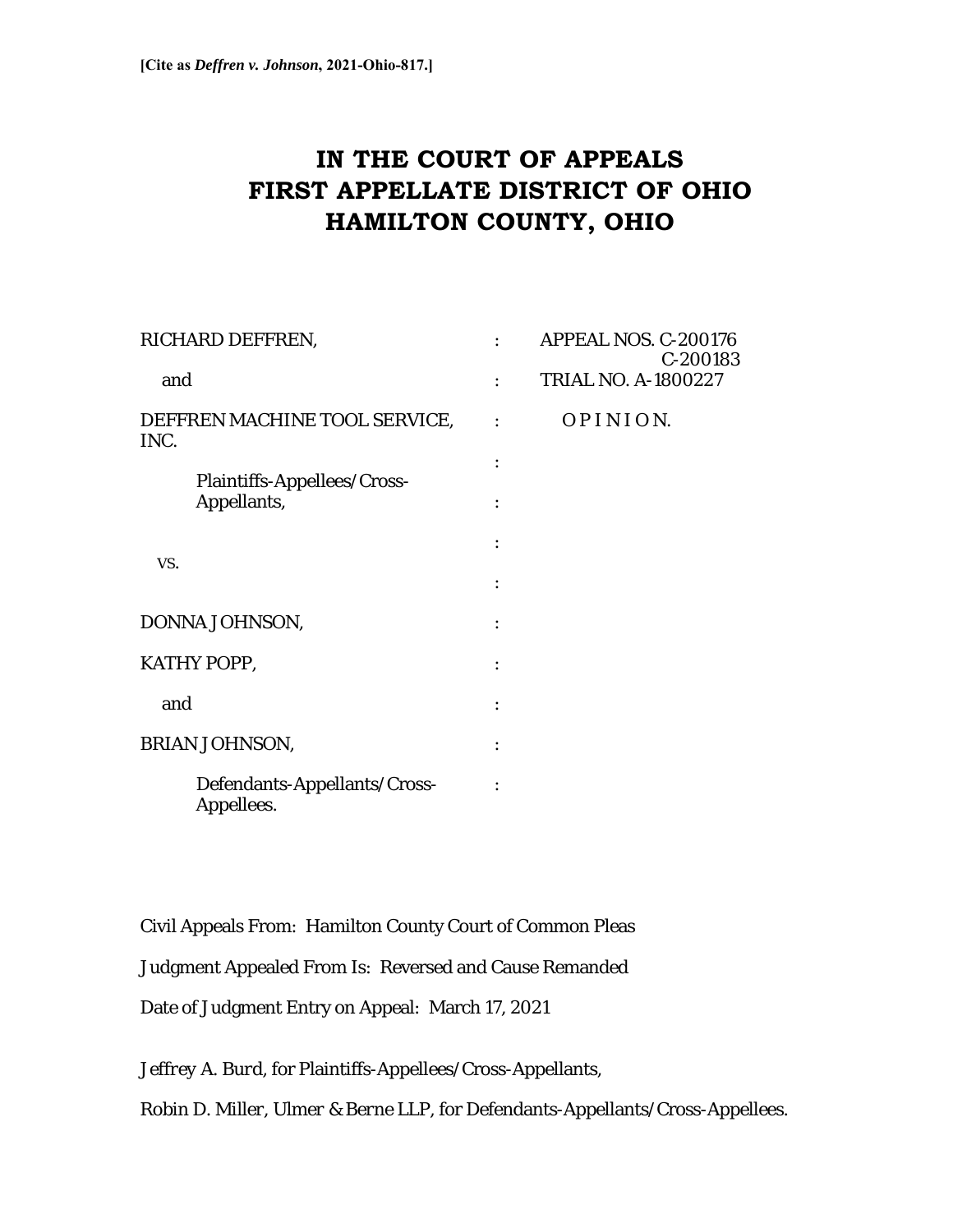### **BERGERON, Presiding Judge.**

**{¶1}** An asset purchase agreement to sell the assets of a family-run business forms the centerpiece of this appeal. Long after the transaction (and the buyer's hiring some of the seller's family), the parties' relationship soured, with the buyer alleging a pilfering of assets. The seller (the sole shareholder of the business), however, had passed away by this point, and he was the only signatory to the agreement. Confronted with this obstacle, the buyer accordingly tried to hold both the seller's wife liable for unjust enrichment and her son and daughter liable for breaching their employment agreements. After a bench trial, the court sided with the buyer, but we are compelled to reverse. The purchase agreement governed the sale of the assets, and the buyer cannot skirt that agreement and hold the seller's wife accountable on an unjust enrichment theory on these facts because the buyer never conferred a benefit upon her. Nor did he establish a breach of any employment agreement. We accordingly sustain the relevant assignments of error.

I.

**{¶2}** In 2012, plaintiff-appellee Richard Deffren purchased the assets of Akro Tool Company (a family-run business), from its sole owner, Kenneth Johnson. Kenneth's wife, Donna<sup>1</sup>, worked as the company's office manager, responsible for keeping the books, processing customer payments, and managing payroll. Their two children—Kathy and Bryan—were also involved in varying roles. Consequently, as part of the sale, Mr. Deffren hired Kathy and Bryan to continue working in the business—Kathy as the new office manager and Bryan in an unspecified capacity. Mr. Deffren also briefly hired Donna to show Kathy the ropes on how to run the basic

-

<sup>&</sup>lt;sup>1</sup> We will use first names to avoid confusion.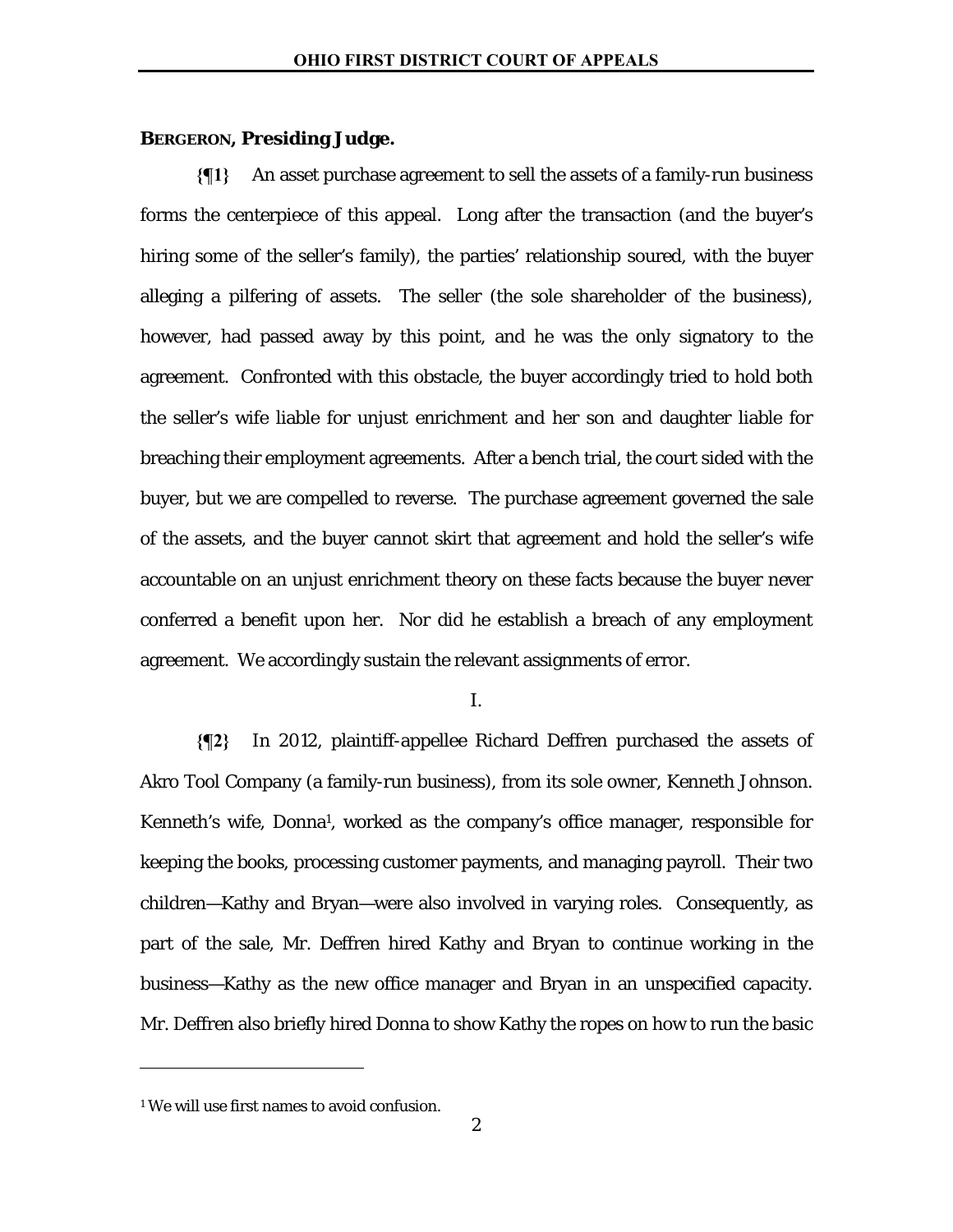accounting functions. Kathy and Bryan worked for Mr. Deffren for five years or so until conflict developed between the parties. In 2018, Mr. Deffren sued all four family members, alleging a misappropriation of company funds. More specifically, Mr. Deffren targeted Kenneth and Donna with respect to accounts receivables that he believed should have been transferred pursuant to the Asset Purchase Agreement (the "Agreement"), and he sued Kathy and Bryan to recover overpayment of Bryan's wages.

**{¶3}** Mr. Deffren's claims against Kenneth and Donna focused on accounts receivables that came in immediately after closing. Donna deposited \$43,631.61 in customer payments, for work done *prior to* closing, into Akro's account instead of turning those amounts over to Mr. Deffren (this includes a late-arriving rebate check from Duke Energy). After Akro's dissolution, those funds were transferred from Akro's bank account into a joint account owned by Kenneth and Donna, because Kenneth, as sole shareholder, had the rights to any assets not transferred to Mr. Deffren. Donna recalled that the parties had discussed this arrangement at the time of the transaction and had agreed that these accounts receivables belonged to Akro. But Mr. Deffren begged to differ, insisting that the Agreement dictated that all of Akro's accounts receivables belonged to him.

**{¶4}** Soon after Mr. Deffren filed this suit, however, Kenneth passed away. And the trial court ultimately dismissed all claims against Kenneth (and his estate) because Mr. Deffren failed to properly present an estate claim pursuant to R.C. 2117.06. That statutory provision requires that any creditor of an estate must present its claims within six months (with certain exceptions not relevant here), otherwise the claims will be time-barred both against the estate and any beneficiaries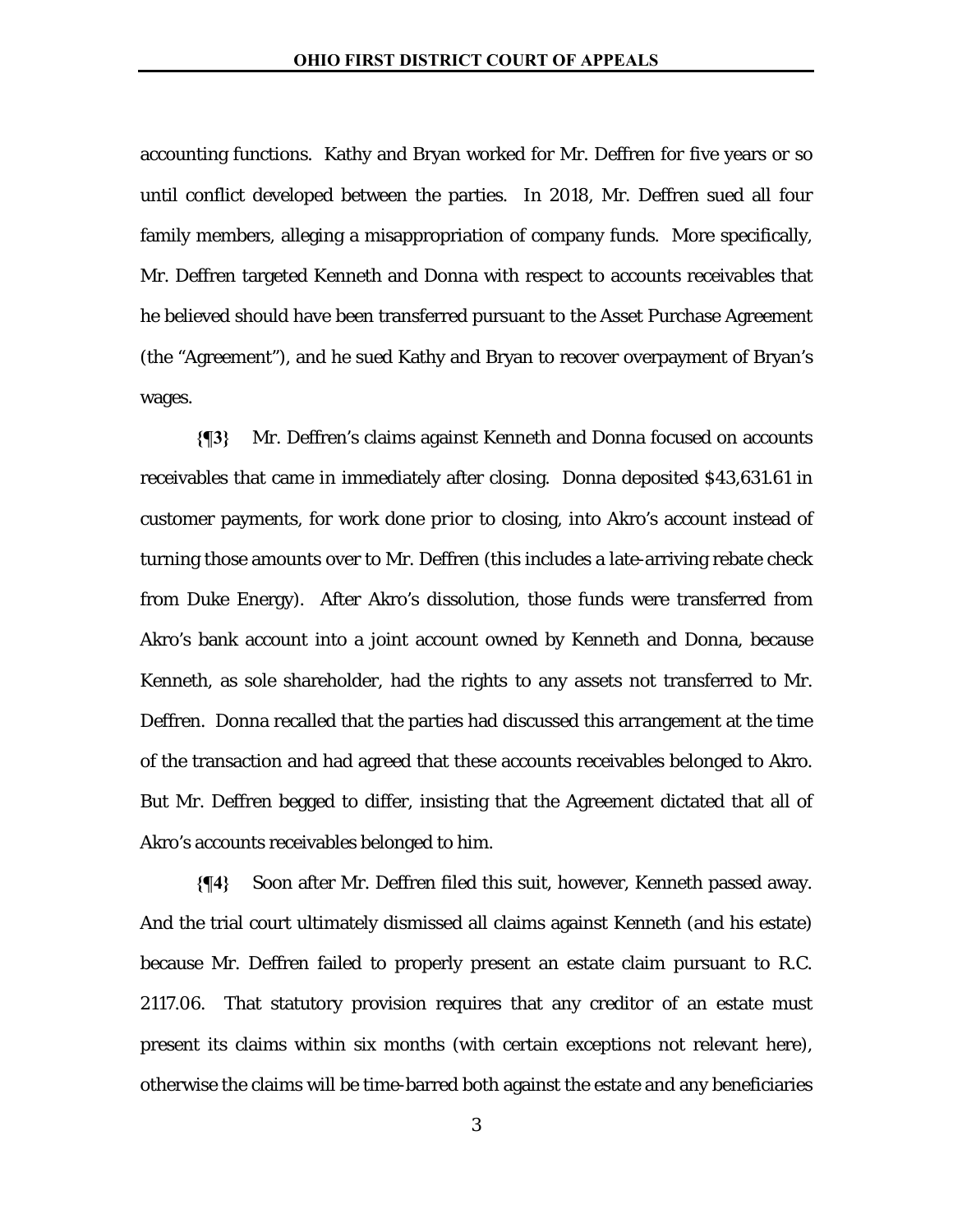of the estate. Mr. Deffren does not appeal that ruling, so we have no occasion to reconsider any claims against Kenneth.

**{¶5}** With Kenneth out of the litigation picture, Mr. Deffren continued the suit against Donna, seeking recovery under several theories, including breach of the Agreement, breach of an employment contract, unjust enrichment, theft, fraud, and conspiracy. After a bench trial, the court entered judgment in Donna's favor on all counts except one—the unjust enrichment claim. The trial court held that Mr. Deffren could not recover for breach of the Agreement because Donna was not a party to that agreement, nor did she have any ownership stake in Akro. It also refused to apply any type of "piercing the corporate veil" theory that might have collapsed Akro's corporate form. Nevertheless, the trial court concluded that the Agreement dictated that Akro's accounts receivables belonged to Mr. Deffren and that it would therefore be unjust for Donna to now retain those funds. Mr. Deffren cross-appealed only two of the adverse decisions regarding Donna, and therefore, the appeal with respect to her is confined to theories of unjust enrichment and breach of an employment contract.

**{¶6}** As to the claims against the children, Mr. Deffren sought to recover overpayments of Bryan's wages that occurred in 2015 and 2017. In 2015, Kathy overpaid Bryan \$4,032 for vacation time, 192 hours more than allotted. And in 2017, she overpaid Bryan \$2,000 in carry-over vacation time and another \$2,000 due to an inadvertent clerical error. Mr. Deffren presented nearly all the same theories of recovery against Kathy and Bryan as he framed against Donna. And again, the trial court similarly dismissed all of the claims except one—breach of an employment contract. Although no written contract existed, the court deemed Kathy and Bryan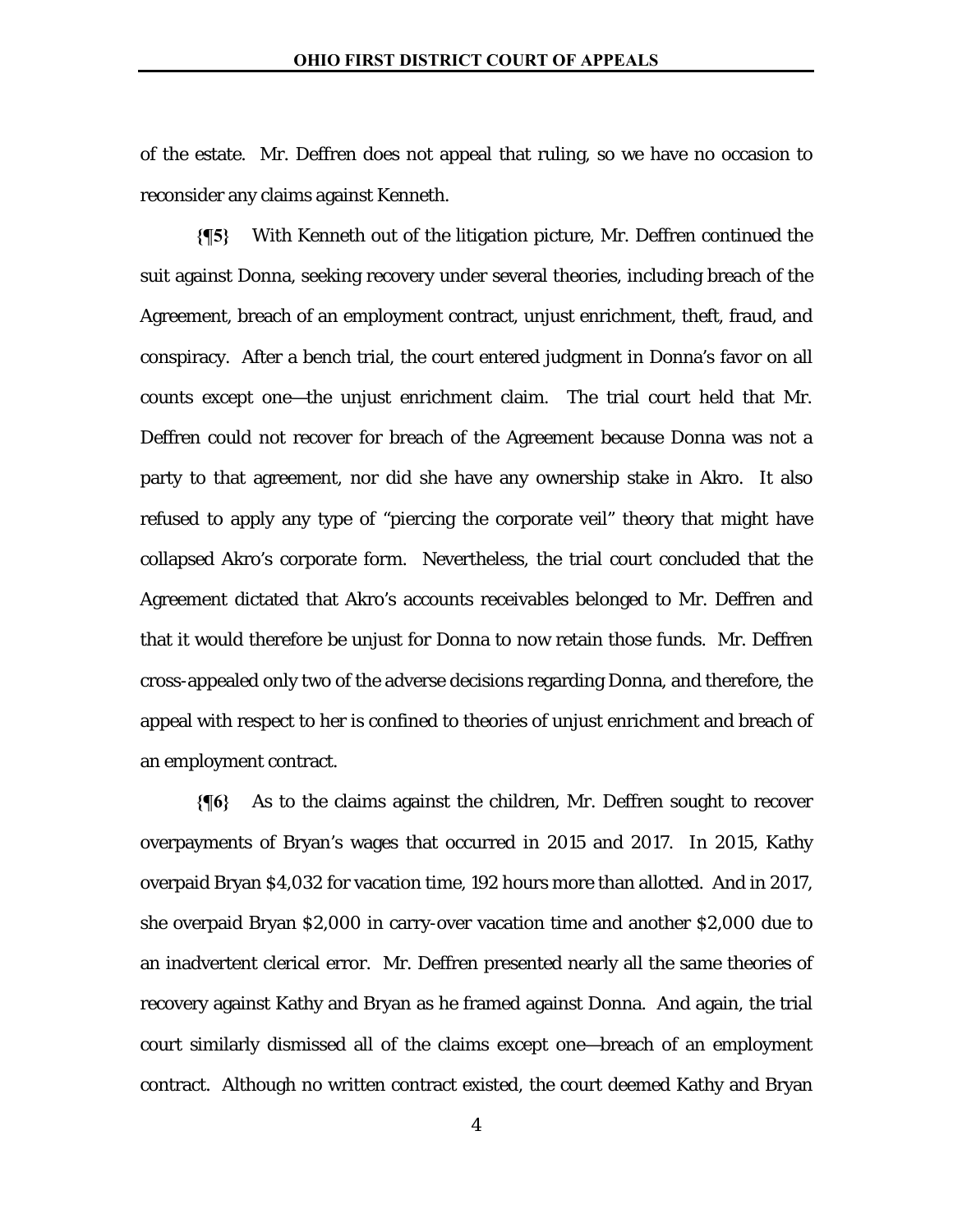subject to implied employment contracts and characterized the overpayments as a bad-faith derogation of that implied agreement.

**{¶7}** Donna, Kathy, and Bryan (the "Johnson Family") bring three assignments of error in their appeal: (1) that Mr. Deffren's claim against Donna was time-barred; (2) that Mr. Deffren never purchased Akro's accounts receivables; and (3) that Kathy and Bryan were never subject to implied employment contracts. Mr. Deffren also offers three assignments of error in his cross-appeal, claiming: (1) that the court should have awarded prejudgment interest; (2) that Donna was also subject to an employment contract; and (3) that the court miscalculated Kathy's damages. Ultimately, we conclude that the trial court erred in entering judgments against the Johnson Family and reverse. We accordingly sustain the Johnson Family's first and third assignments of error, while dismissing their second as moot. We also overrule Mr. Deffren's three cross-assignments of error.

#### II.

**{¶8}** Although the trial court made various factual findings after the trial, the parties don't meaningfully challenge any of them. Instead, they frame legal challenges to the given set of facts in this appeal, which implicates de novo review. *See Bowling v. Stafford & Stafford Co., L.P.A.*, 1st Dist. Hamilton No. C-090565, 2010-Ohio-2769, ¶ 8 ("For purely legal questions, the appellate court applies a de novo standard of review.").

**{¶9}** In the Johnson Family's first assignment of error, Donna characterizes Mr. Deffren's claim as essentially a claim against Kenneth (really, his estate), which should be time-barred at this point, and more broadly attacks the viability of any unjust enrichment claim. Pointing to the language of R.C. 2117.06(C), she insists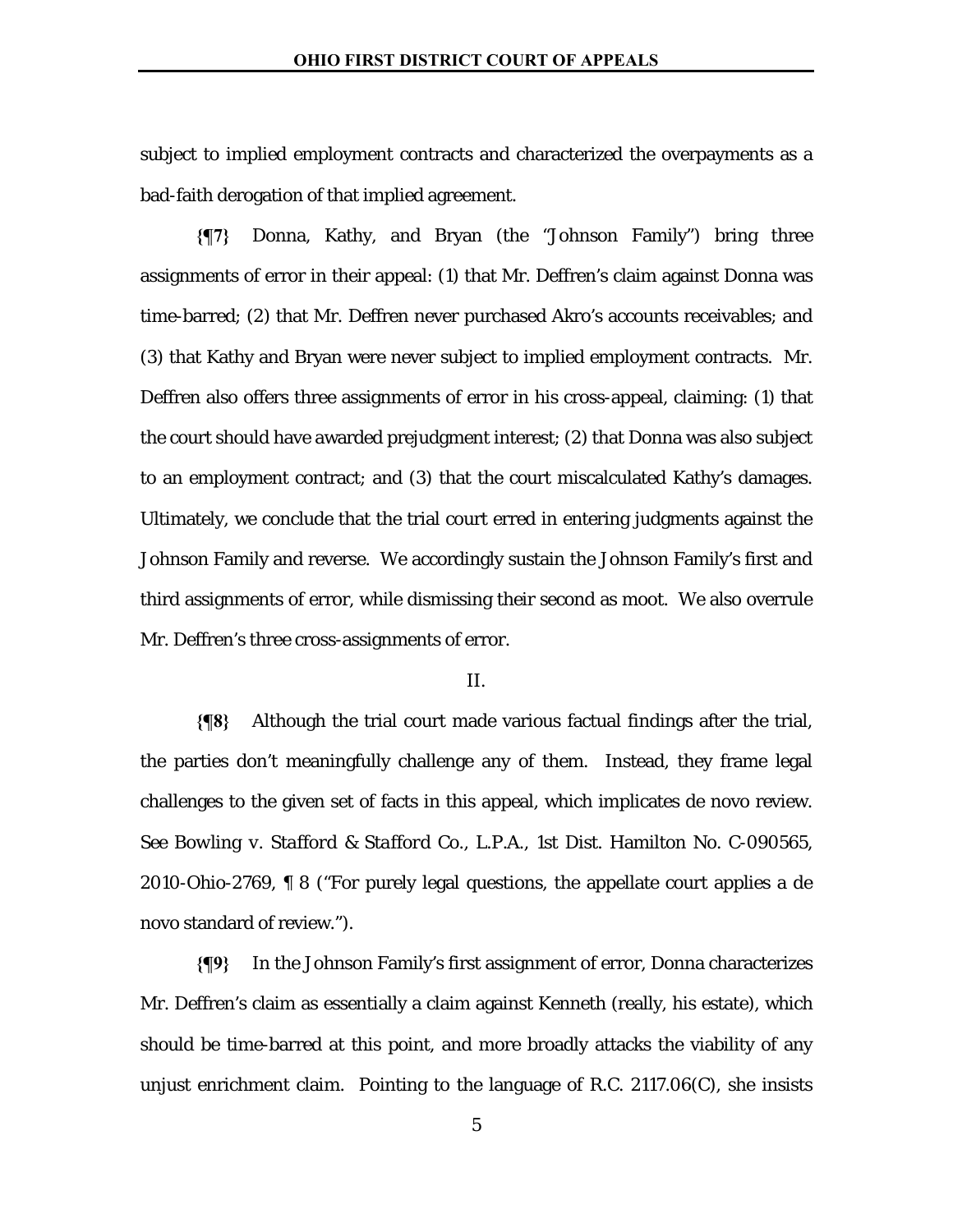that the six month time bar should resolve this case: "a claim that is not presented within six months after the death of the decedent shall be forever barred as to all parties  $***$ ." We would be inclined to agree with Donna if Mr. Deffren were pursuing Kenneth, but he has (at this point) abandoned any such theories. The unjust enrichment claim is not against Kenneth or his estate, it is against *her*. Thus, the legitimacy of this claim must rise or fall on its own, regardless of the time bar of R.C. 2117.06(C).

**{¶10}** Nevertheless, we agree with Donna's related argument that Mr. Deffren's unjust enrichment theory is fatally flawed. The doctrine of unjust enrichment provides that "a party may recover the reasonable value of services rendered in the absence of an express contract if denying such recovery would unjustly enrich the opposing party." *In re Estate of Popov*, 4th Dist. Lawrence No. 02CA26, 2003-Ohio-4556, ¶ 26; *see Estate of Neal v. White*, 1st Dist. Hamilton No. C-180579, 2019-Ohio-4280,  $\parallel$  9 ("The elements of a quasi-contract are (1) a benefit conferred by a plaintiff upon a defendant, (2) knowledge by the defendant of the benefit, and (3) retention of a benefit by the defendant under circumstances where it would be unjust to do so without payment of its value."). Unjust enrichment, of course, sounds in equity, and it is generally only available in the absence of an enforceable contract. *See Ryan v. Rival Mfg. Co.*, 1st Dist. Hamilton No. C-810032, 1981 WL 10160, \*1 (Dec. 16, 1981) ("It is clearly the law in Ohio that an equitable action in quasi-contract for unjust enrichment will not lie when the subject matter of that claim is covered by an express contract or a contract implied in fact."). Furthermore, "[a]s a general rule, when services are performed under an express contract, legal action is confined to the parties to the contract." *Nationwide Heating*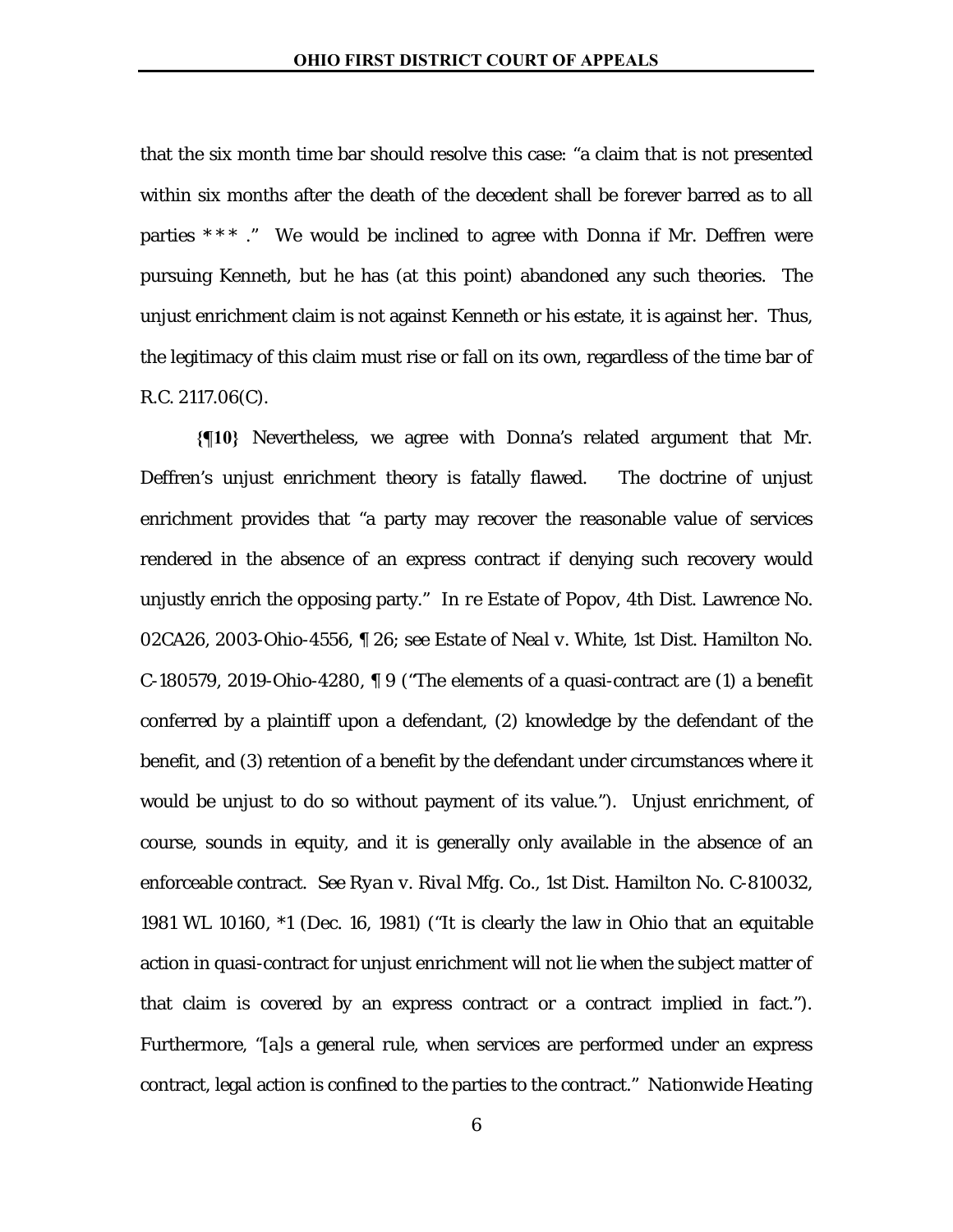*& Cooling, Inc. v. K & C Const., Inc.*, 10th Dist. Franklin No. 87AP-129, 1987 WL 16802, \*2 (Sept. 10, 1987). "Consequently, third-persons, even if benefitted by the work, cannot be sued \*\*\* on unjust enrichment to pay for the benefit, because an implied contract does not arise against the one benefitted by virtue of a special contract with other persons." *Id.*

**{¶11}** That is not to say that a claim for unjust enrichment can never be brought against a third party to a contract. "Circumstances may exist to support an unjust enrichment claim against a noncontracting third-party who benefits from the uncompensated work of one of the parties to the contract." *Grdn. Technology, Inc. v. Chelm Properties, Inc.*, 8th Dist. Cuyahoga No. 80166, 2002-Ohio-4893, ¶ 10, quoting *Nationwide Heating* at \*2. But such circumstances are limited, typically arising where a subcontractor sues a property owner for payment not received from a general contractor. *See Steel Quest, Inc. v. City Mark Const. Services, Inc.*, 1st Dist. Hamilton No. C-960994, 1997 WL 674614, \*1 (Oct. 31, 1997) ("[T]his court has held that a subcontractor may pursue a claim of unjust enrichment against a property owner \* \* \*," provided the owner has not paid the contractor in full); *Reisenfeld & Co. v. Network Group, Inc.*, 277 F.3d 856, 861 (6th Cir.2002) (holding that subagent could recover unpaid leasing commissions from landowner because landowner had not paid the primary agent).

**{¶12}** We find, as a matter of law, that an unjust enrichment claim is not cognizable against Donna on the facts of this case. As a threshold matter, she was a stranger to the contractual relationship between Kenneth and Mr. Deffren embodied in the Agreement. The Agreement imposed no duties or obligations upon her. If Kenneth breached the Agreement by capturing the receivables at issue (and we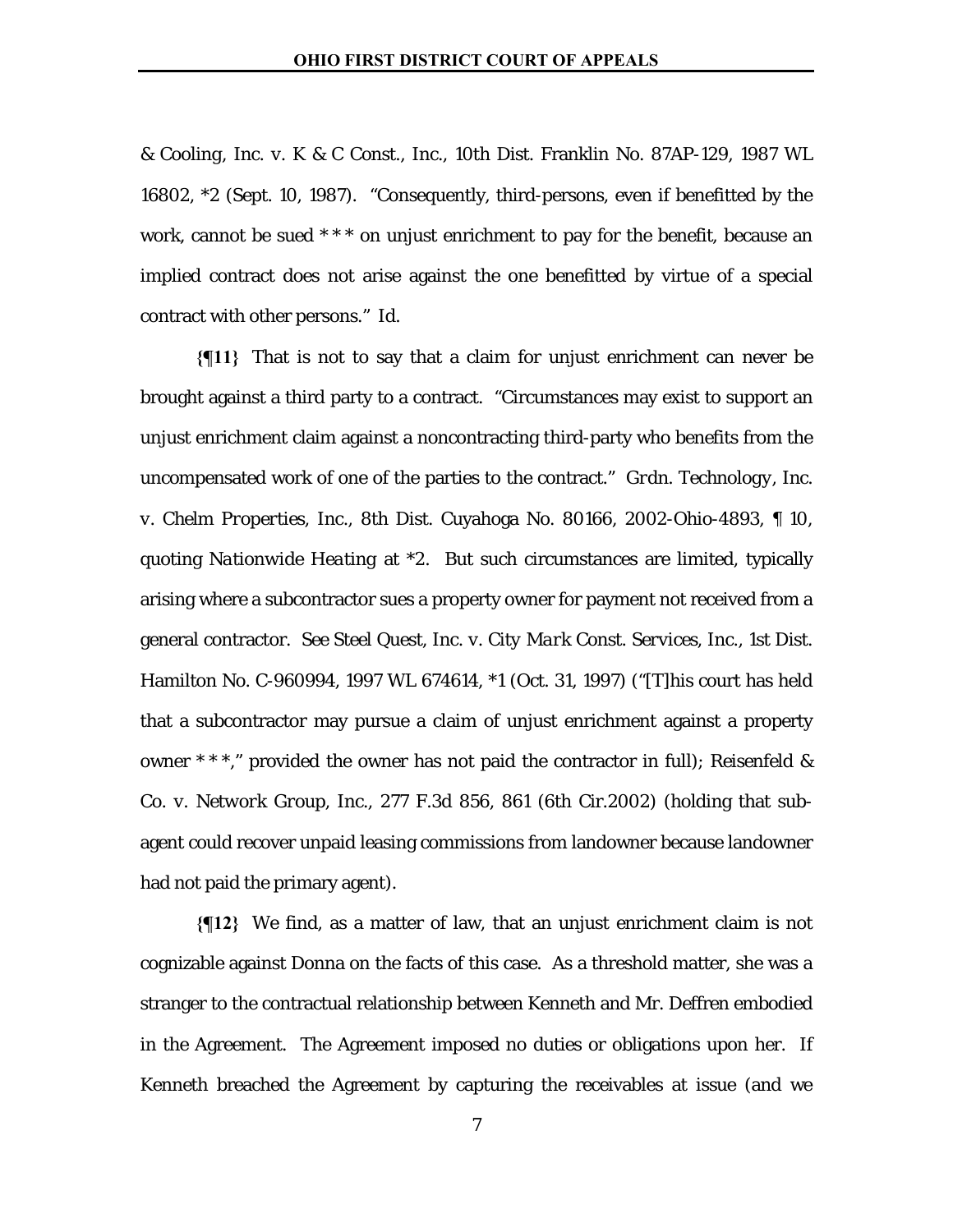assume, for sake of argument, that he did), Mr. Deffren's remedy lies against Kenneth, or now his estate. Mr. Deffren cannot simply resort to unjust enrichment against Donna after failing to successfully bring his contract claim against Kenneth. *See, e.g., Donald Harris Law Firm v. Dwight-Killian*, 166 Ohio App.3d 786, 2006- Ohio-2347, 853 N.E.2d 364, ¶ 14 (6th Dist.) ("Absent fraud or illegality, a party to an express agreement may not bring a claim for unjust enrichment."). Of course, we can imagine various theories by which Mr. Deffren could reach Donna here (such as fraud, theft, or conspiracy), but the facts did not validate any of those, as the trial court recognized.

**{¶13}** Moreover, when we consider the elements of unjust enrichment, we fail to see how Mr. Deffren can even get past the first element: "a benefit conferred by a plaintiff upon a defendant." *Estate of Neal*, 1st Dist. Hamilton No. C-180579, 2019-Ohio-4280, at ¶ 9. Mr. Deffren conferred no benefit on Donna at all. To the contrary, with respect to the receivables at issue here, several Akro customers tendered payment to Akro. Neither Mr. Deffren nor Donna sit on either side of that equation. True, Akro eventually dissolved and turned those funds over to Kenneth (as sole shareholder), and those funds were eventually placed in a joint bank account with Donna, but such facts are too slender a reed on which to construct an unjust enrichment claim. By that logic, any downstream recipient of funds would risk liability for unjust enrichment. We are aware of no caselaw, and Mr. Deffren has pointed us to none, that would enable an unjust enrichment claim to succeed under such circumstances. As we emphasized above, that does not mean that a party in Mr. Deffren's situation is foreclosed from all remedies—but he simply failed to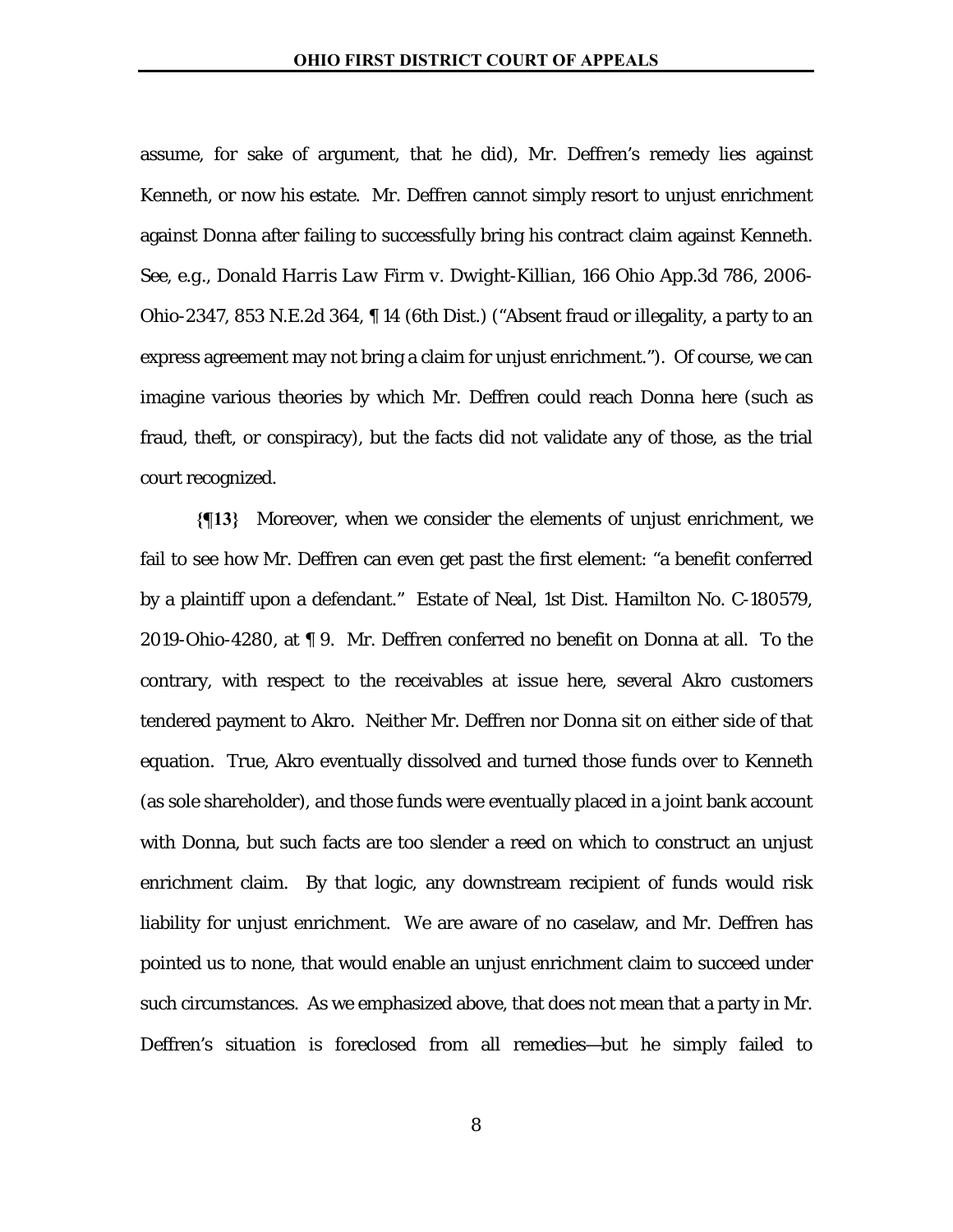substantiate any of those alternative theories on this record (nor does he question them in this appeal).

**{¶14}** At the end of the day, Mr. Deffren's unjust enrichment claim against Donna is akin to the proverbial square peg in a round hole—it simply doesn't fit. We thus sustain the first assignment of error as modified to reflect the failure of the unjust enrichment claim as a matter of law.

#### III.

**{¶15}** The Johnson Family's third assignment of error and Mr. Deffren's second cross-assignment of error both relate to whether the Johnson Family breached any employment contracts. While the trial court concluded that Donna did not have an employment contract, it ruled that Kathy and Bryan *were* subject to implied employment agreements and that they ran afoul of those contracts' corresponding duties of good faith. Kathy and Bryan portray the trial court's goodfaith analysis as fundamentally flawed because an employment contract never existed in the first place. Mr. Deffren, for his part, maintains that the trial court did not go far enough and should have found Donna subject to an employment agreement.

**{¶16}** " 'A contract is generally defined as a promise, or a set of promises, actionable upon breach.' " *Kostelnik v. Helper*, 96 Ohio St.3d 1, 2002-Ohio-2985, 770 N.E.2d 58, ¶ 16, quoting *Perlmuter Printing Co. v. Strome, Inc.*, 436 F.Supp. 409, 414 (N.D.Ohio 1976). And the " '[e]ssential elements of a contract include an offer, acceptance, contractual capacity, consideration \* \* \*, a manifestation of mutual assent and legality of object and of consideration.' " *Kostelnik* at ¶ 16, quoting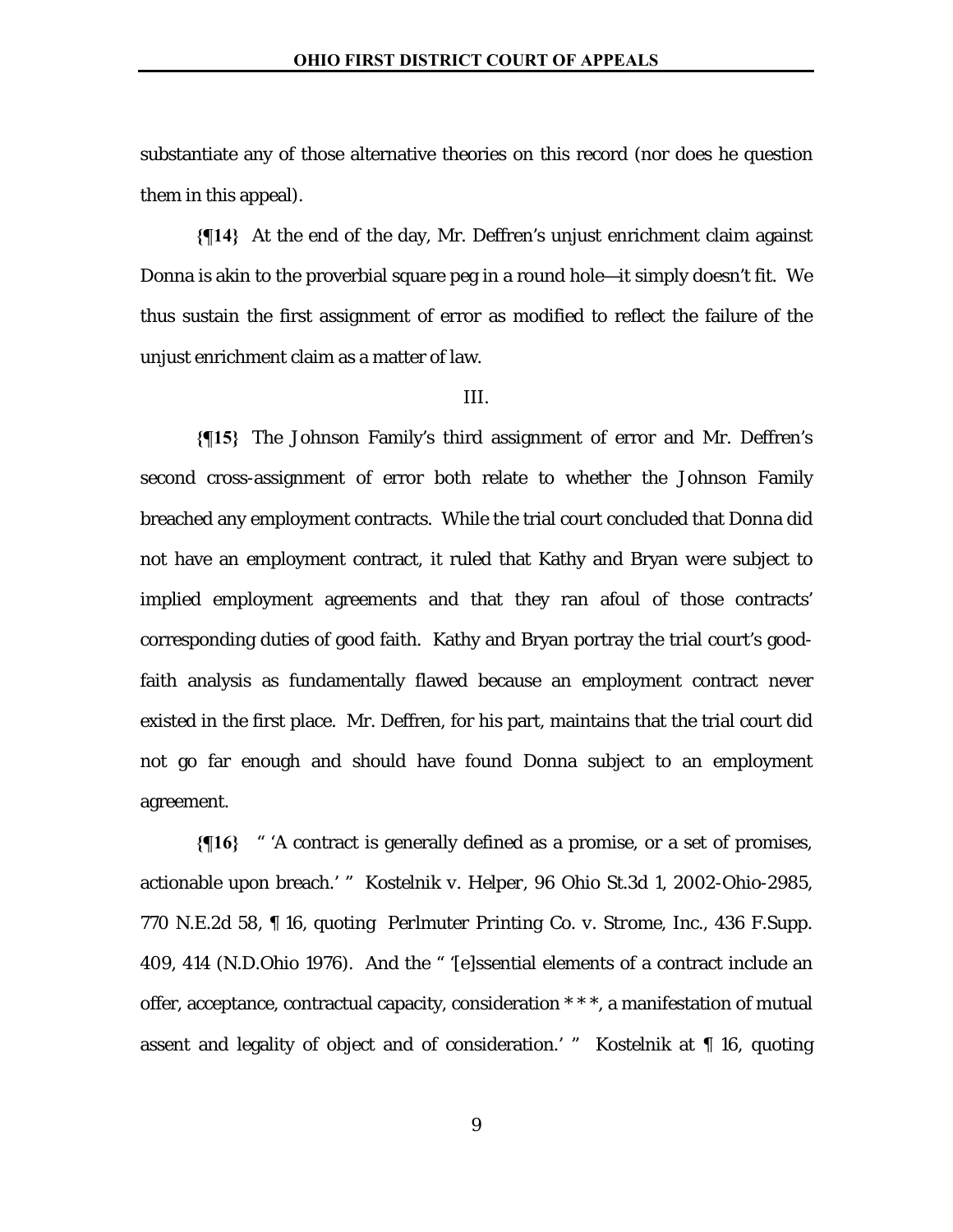*Perlmuter Printing Co.* at 414. "A meeting of the minds as to the essential terms of the contract is a requirement to enforcing the contract." *Id.*

**{¶17}** "Ohio recognizes three types of contracts: express, implied in fact, and implied in law (or quasi-contract)." *Linder v. Am. Natl. Ins. Co.*, 155 Ohio App.3d 30, 2003-Ohio-5394, 798 N.E.2d 1190, ¶ 18 (1st Dist.). Here, the trial court found that Kathy and Bryan were subject to agreements implied in fact. As the name suggests, an implied-in-fact contract contains no express provision defining its terms. Instead, "the court must construe the facts and circumstances surrounding the offer and acceptance to determine the terms of the agreement." *Id.*

**{¶18}** While "[t]he presumption is that all employment is at will," *Reasoner v. Bill Woeste Chevrolet, Inc.*, 134 Ohio App.3d 196, 198, 730 N.E.2d 992 (1st Dist.1999), that presumption can be overcome by the existence of an express or implied contract. *Id.* at 200; *see Lunsford v. Sterilite of Ohio, L.L.C*., Slip Opinion No. 2020-Ohio-4193, ¶ 26 (noting that "this court has recognized other exceptions to the at-will-employment doctrine, including \* \* \* breach of an implied contract."). Thus, "[i]n certain contexts, evidence of customs, company policies, employee handbooks, and oral representations may be used to establish the existence of an implied employment contract or an implied term of that contract." *Fennessey v. Mt. Carmel Health Sys., Inc.*, 10th Dist. Franklin No. 08AP-983, 2009-Ohio-3750, ¶ 8, citing *Mers v. Dispatch Printing Co.*, 19 Ohio St.3d 100, 101, 483 N.E.2d 150 (1985), paragraph two of the syllabus; *see Alexander v. Columbus State Community College*, 2015-Ohio-2170, 35 N.E.3d 949, ¶ 19 (10th Dist.) ("Employer policies and oral representations can constitute evidence of an implied employment contract removing a plaintiff from a set of at-will employees.").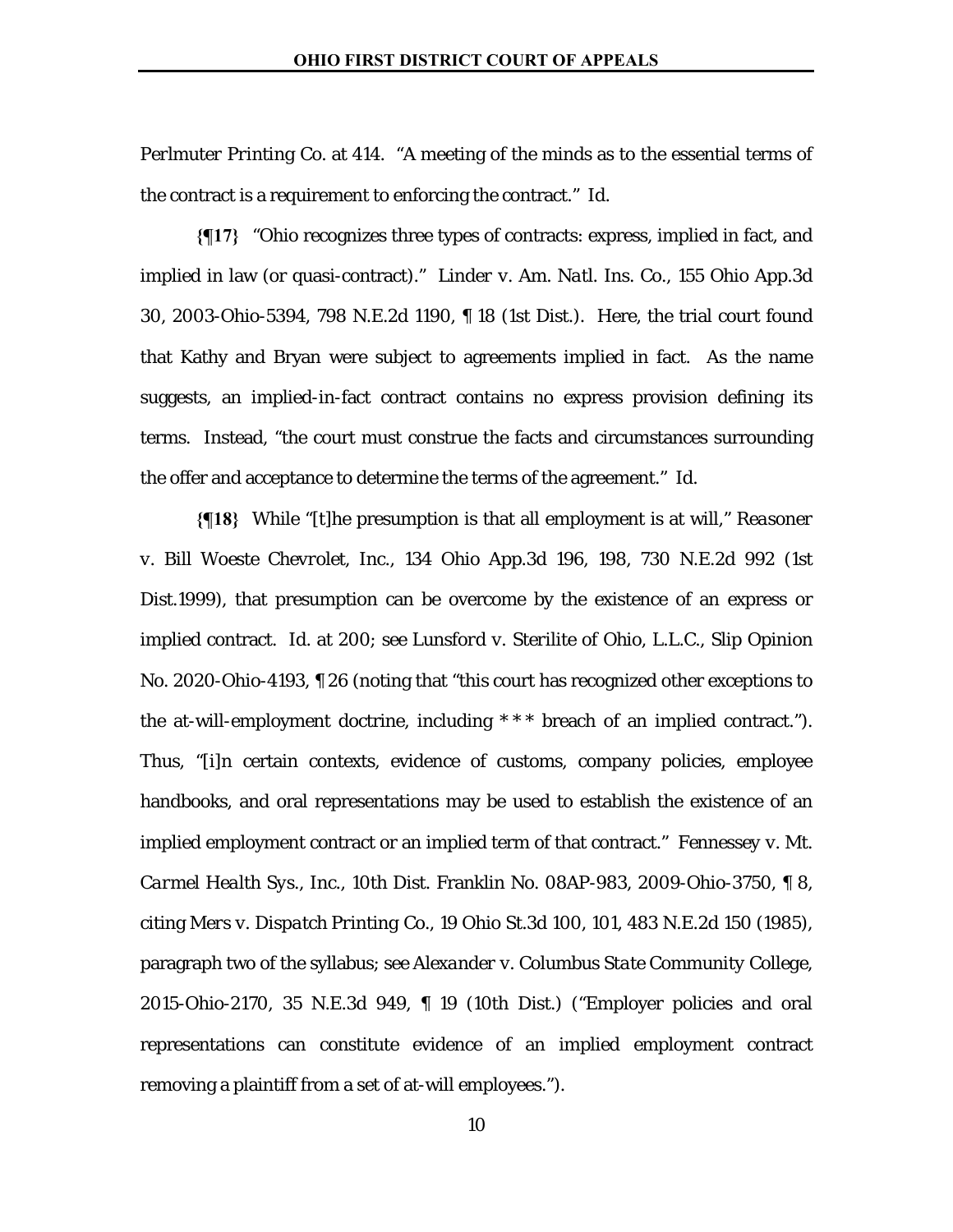**{¶19}** "There is, however, a heavy burden on the party relying on an implied contract to 'demonstrate the existence of each element necessary to the formation of a contract including, inter alia, the exchange of bilateral promises, consideration and mutual assent.' " *Sagonowsky v. The Andersons, Inc.*, 6th Dist. Lucas No. L-03- 1168, 2005-Ohio-326, ¶ 14, quoting *Bowes v. Toledo Collision—Toledo Mechanical, Inc.*, 6th Dist. Lucas No. L-00-1017, 2000 WL 1161695 (Aug. 18, 2000). For example, an employee handbook cannot form the basis of an implied contract unless "both parties [] intended for the language in handbooks or manuals to be legally binding." *Smiddy v. Kinko's, Inc.*, 1st Dist. Hamilton No. C-020222, 2003-Ohio-446, ¶ 20. "As in all contracts, express or implied, both parties must intend to be bound." *Id.*

**{¶20}** Here, the trial court concluded that the employment handbook did not create any contractual obligations. And we agree. Indeed, the handbook expressly disavowed any binding force: "The provisions of this Employee Handbook are not intended to create contractual obligations \* \* \* ." Beyond that, the handbook clarified that Mr. Deffren could change it on a whim, reserving the right to modify it "at any time without further notice." Moreover, the handbook specified that all employees were at-will. And where the "employee handbook specifically provided that [its employees] [were] at-will  $***$  \* we must look to sources other than the handbook to determine if an implied contract existed." *Reasoner* at 200–01. To be sure, the handbook here contained various restrictions on vacation time and pay that Kathy and Bryan ran afoul of, but Mr. Deffren needed to find some other basis beyond the handbook to hold them accountable.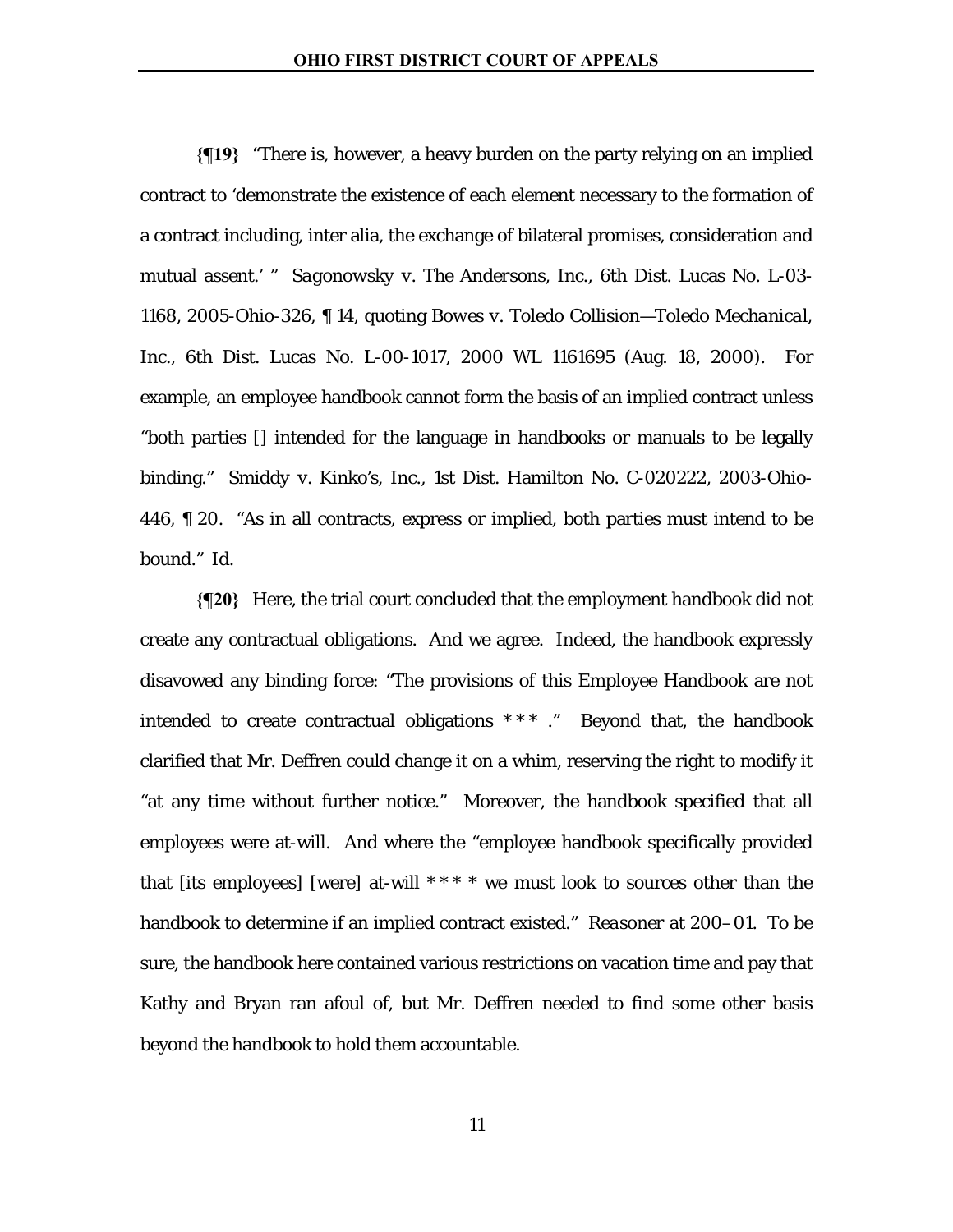**{¶21}** Despite finding that the handbook was not contractual, the trial court nonetheless found: (1) that Kathy and Bryan were subject to implied-in-fact employment agreements; and (2) that they violated their duties of good faith and loyalty by falling short of Mr. Deffren's expectation as outlined in the handbook. It must be noted that the trial court did not specify the terms of the implied-in-fact agreement, nor did it find that Kathy or Bryan breached any of those terms. Rather, the trial court pivoted to—and solely based its finding of liability upon—the duty of good faith and loyalty.

**{¶22}** Based on Mr. Deffren's arguments on appeal that focus on this duty of good faith and loyalty, we need not decide whether an implied-in-fact contract existed. This is because we have recognized that "[a]n employee's duty of good faith and loyalty exists regardless of whether an employment agreement exists." *See Retirement Corp. of Am. v. Henning*, 1st Dist. Hamilton No. C-180643, 2019-Ohio-4589, ¶ 36. The common-law duty of good faith and loyalty is not, however, meant to conjure up contractual terms that the parties failed to negotiate or memorialize—it generally applies in limited contexts, such when an employee actively competes with the employer. *See id.* ("This common-law duty [of good faith and loyalty] is breached when an employee engages in competition with the employee's present employer while still employed."); *Berge v. Columbus Community Cable Access*, 136 Ohio App.3d 281, 326, 736 N.E.2d 517 (10th Dist.1999) ("[O]rdinarily employees are considered to be in breach of their duty of loyalty if they compete with their employer."); *Staffilino Chevrolet, Inc. v. Balk*, 158 Ohio App.3d 1, 2004-Ohio-3633, 813 N.E.2d 940, ¶ 45 (7th Dist.) ("Another example of a breach [of the duty of good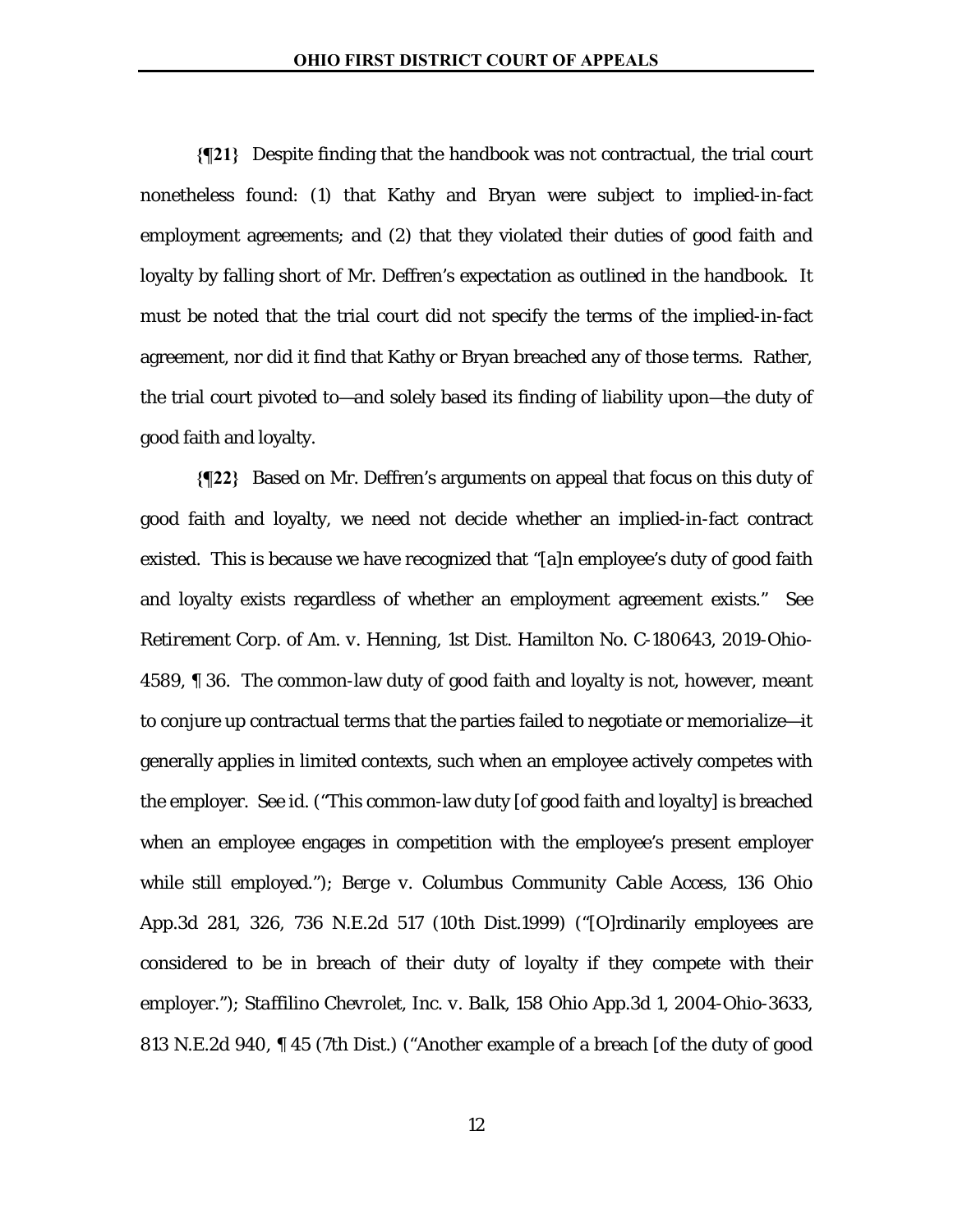faith and loyalty] is where an employee gives away company property, uses company funds as his own, and takes kickbacks.").

**{¶23}** Mr. Deffren essentially attempts to wield the common law duty of good faith and loyalty to transform nonbinding handbook terms into binding ones. This reasoning is circular and risks eviscerating the extant case law about employee handbooks. Mr. Deffren can't have it both ways—he can't disavow the existence of a contract by telling employees that the handbook is unenforceable, and then try to render the handbook enforceable (under the auspices of "good faith") when it suits him. He must point to facts outside of the handbook to substantiate the terms of an implied contract or he must independently establish a breach of the duty of good faith and loyalty. And we can search the record in vain for evidence of a violation of the duty of good faith and loyalty consistent with how Ohio courts apply that concept.

**{¶24}** Further bolstering this conclusion is the trial court's assessment of the evidence, where it specifically found that the "evidence demonstrate[s] that the overpayments were accidental or inadvertent and were not done with an intent to deprive the rightful owner of the property." An inadvertent violation of nonbinding terms of an employment handbook does not rise to the level of the purposeful behavior required to breach an employee's duty of good faith and loyalty. *See, e.g., MNM & MAK Ent., LLC v. HIIT Fit Club, LLC*, 2019-Ohio-4017, 134 N.E.3d 242, ¶ 31 (10th Dist.) (holding that intentional misappropriation of trade secrets constituted a breach of the duty of good faith and loyalty). If innocent mistakes by employees can constitute violations of the duty of good faith and loyalty, our court system would be flooded with such litigation. Much like the claims against Donna, Mr. Deffren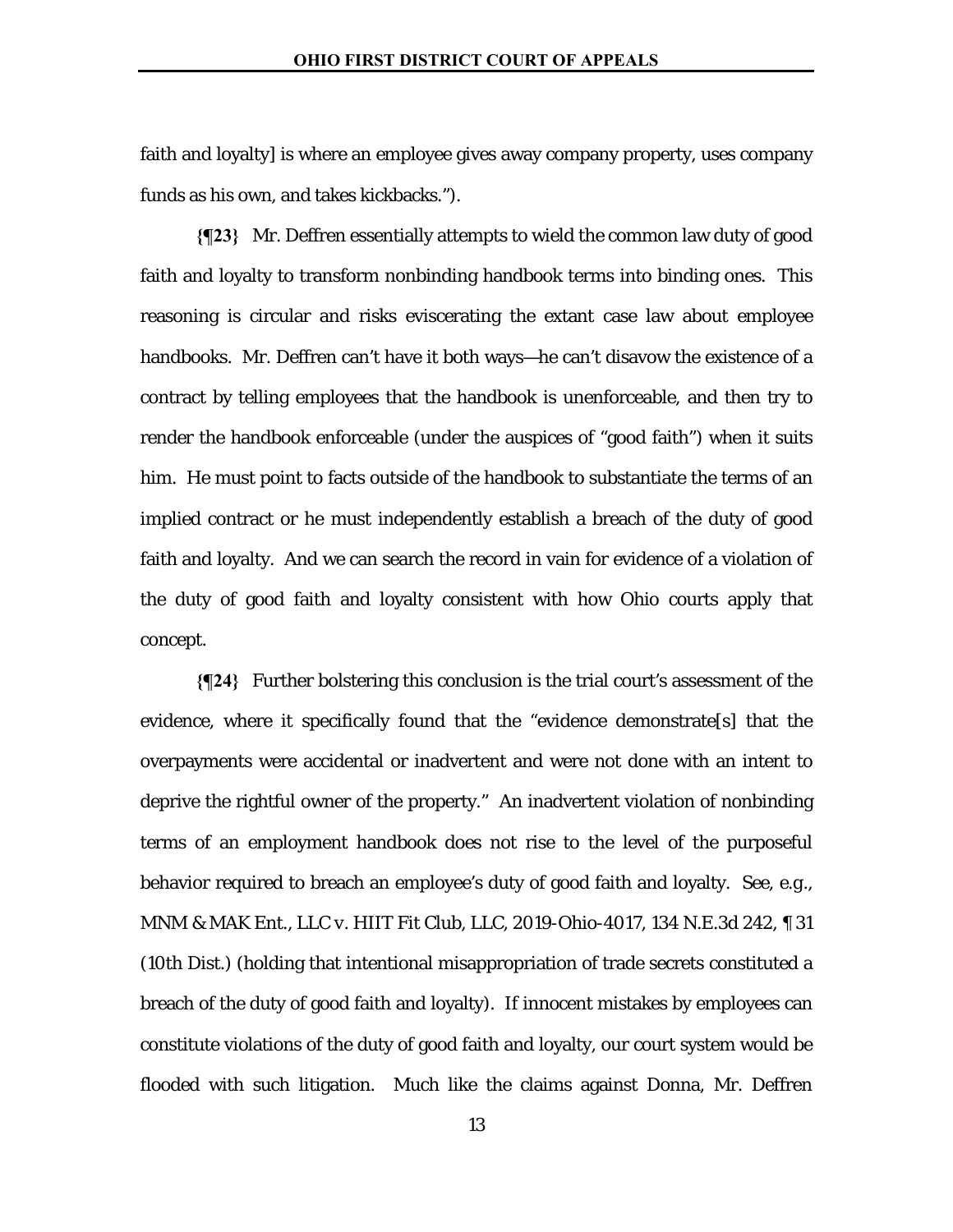potentially had other, more legally-appropriate paths to pursue these alleged transgressions against Kathy and Bryan, but the trial court ruled against him on those grounds and he has not appealed.

**{¶25}** As a result, we find that the trial court erred as a matter of law in holding that Kathy and Bryan violated some duty of good faith and loyalty. And, for much the same reasons, we accordingly agree with the trial court that Donna was not subject to an employment contract. We therefore sustain the Johnson Family's third assignment of error and overrule Mr. Deffren's second assignment of error.

IV.

**{¶26}** Mr. Deffren presents two additional assignments of error in his crossappeal. First, Mr. Deffren argues that the trial court erred by not awarding prejudgment interest on his judgments against the Johnson Family. Because we reverse those judgments, we overrule this assignment of error since he is not entitled to damages. Relatedly, Mr. Deffren maintains in his third assignment of error that the trial court miscalculated damages for Kathy's breach of her employment contract. Because we have concluded that no employment contract existed, we also overrule this assignment of error.

\* \* \*

**{¶27}** In light of the foregoing analysis, we sustain the Johnson Family's first assignment of error as modified and their third assignments of error, and find their second assignment of error moot. We also overrule Mr. Deffren's three assignments of error on his cross-appeal. We therefore reverse the trial court's judgment in part, affirm in part, and remand with instructions to enter judgment in favor of the Johnson Family.